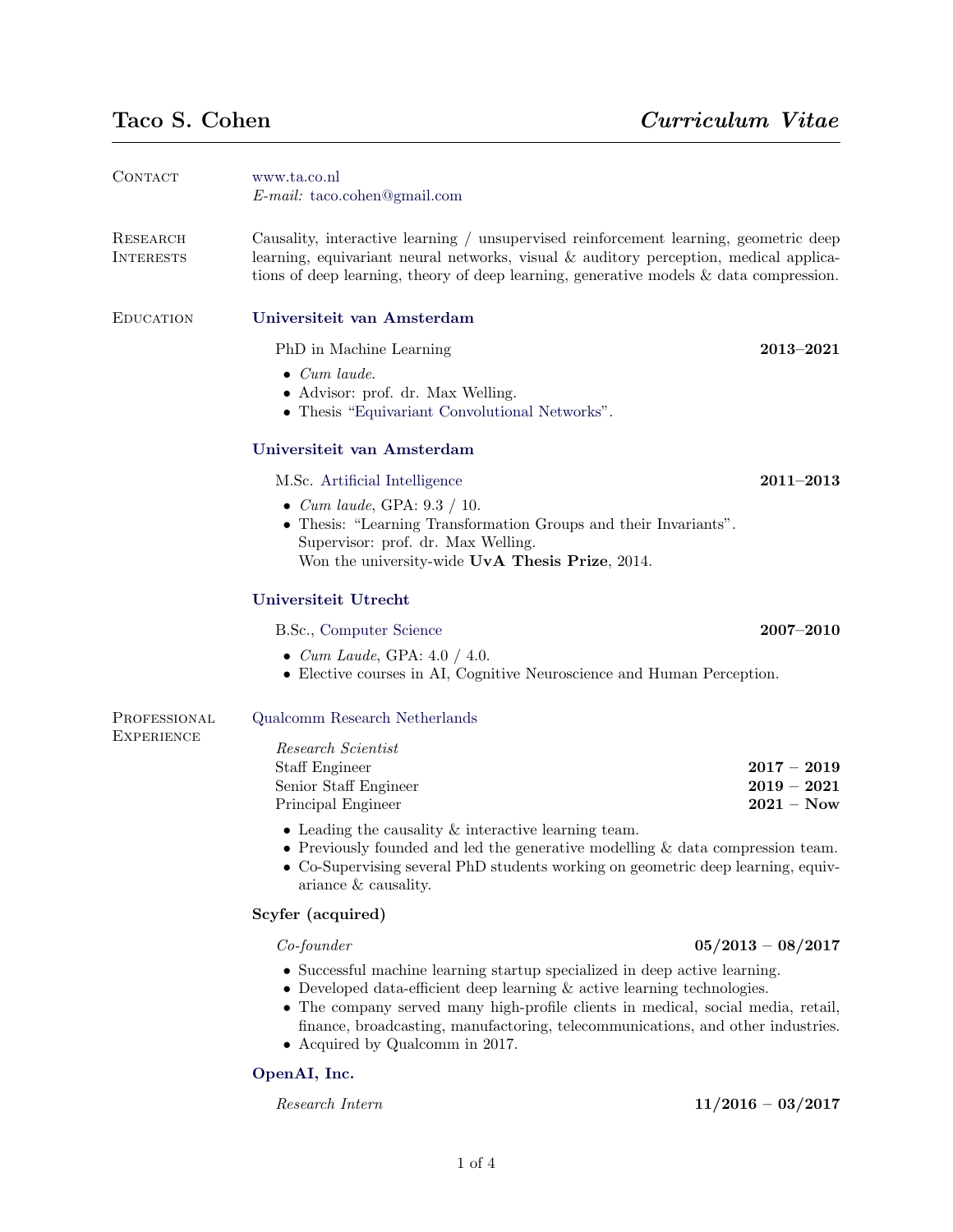# [Google DeepMind](http://www.deepmind.com/)

 $Research Intern$   $05/2016 - 08/2016$ 

• Semi-supervised learning of equivariant representations, with prof. Geoff Hinton.

## Several independent game studios

Freelance programmer 2005–2010

Teaching Assistant 2011 – 2016

Teaching [Universiteit van Amsterdam](http://www.uva.nl/)

- Courses: calculus, statistics, computer vision, datastructures, machine learning I, machine learning II.
- BSc thesis supervision: Carla Groenland.
- MSc thesis or project supervision: Luisa Zintgraf, Jorn Peters, Emiel Hogeboom, Marcel Boersma, Liam Schoneveld, Jonas Koehler, Tim Davidson, Pim de Haan, Mario Geiger, Maurice Weiler, Jim Winkens, Jasper Linmans, Marysia Winkels, Ties van Rozendaal.

- MIT 35 innovators under 35 Europe, 2018.
- ICLR 2018 Best Paper Award for "Spherical CNNs".
- Google PhD Fellowship, 2017.
- Best review award ICLR 2017, Outstanding Reviewer award ICML 2018 and NeurIPS 2021.
- First place in the university-wide thesis prize of the University of Amsterdam, for my master's thesis "Learning Transformation Groups and their Invariants".
- World champion mobile phone throwing 2007 (Freestyle category).

**SERVICE** 

**AWARDS** 

**EXPERIENCE** 

## [European Lab for Learning and Intelligent Systems](https://ellis.eu/programs/geometric-deep-learning)

- 
- Co-director of the ELLIS Geometric Deep Learning program.
- Connecting the European GDL community at regular workshops.

#### Reviewer

### Reviewer 2014 – Now

• Regular reviewer at ICLR, ICML, NeurIPS, JMLR. Occasional reviewer for ICCV, ECCV, AAAI,TPAMI

SELECTED TALKS & Interviews

# 2021

- Course on Geometric Deep Learning @ African Masters in Machine Intelligence (With M. Bronstein, J. Bruna, P. Veličković)
- Webinar: How AI research is enabling next-gen codecs
- Tutorial on Equivariance @ MINDS TRIPODS Winterschool

# 2020

• Tutorial on Equivariant Networks @ NeurIPS

Co-Director 2020 – Now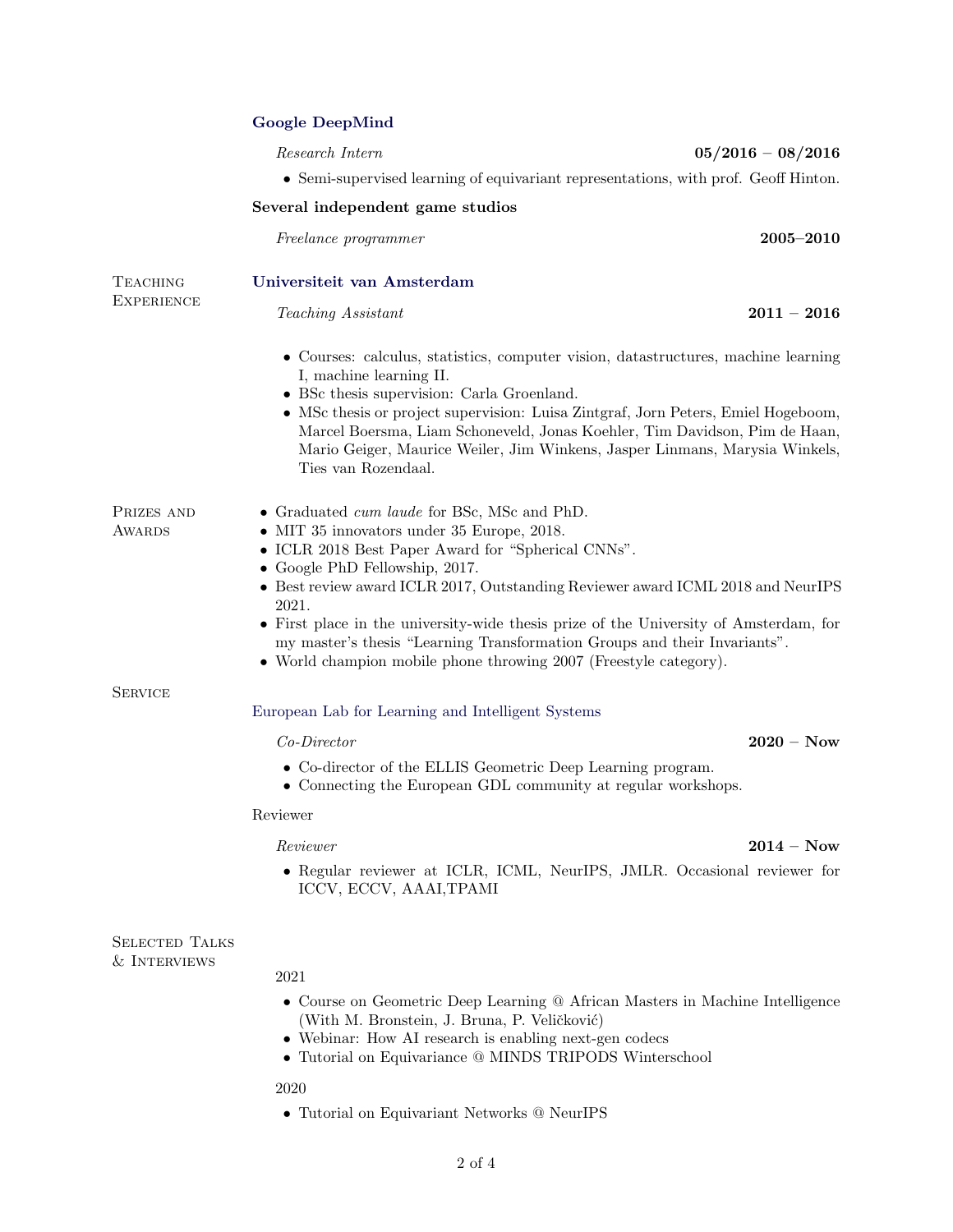- Gauge Theory in Geometric Deep Learning @ DiffGeo4DL workshop (NeurIPS)
- Natural Graph Networks @ This Week in ML & AI (TWIML)
- Equivariant Networks and Natural Graph Networks @ UPenn Workshop on Equivariance and Data Augmentation
- Keynote: Omnidirectional CNNs @ OmniCV Workshop (CVPR)
- Natural Graph networks @ Microsoft Physics meets ML
- Equivariant and Geometric DL @ QC 3D DL Workshop

2019

- Gauge Equivariant CNNs @ UCLA / IPAM Workshop on Deep Geometric Learning of Big Data and Applications
- Gauge Equivariant CNNs @ Berkeley
- Gauge Equivariant CNNs @ ICLR Workshop "Representation Learning on Graphs and Manifolds"
- Gauge Equivariant CNNs @ MSR Workshop on Physics & ML
- Introduction to Equivariant Networks @ ASCI Course on Computer Vision by Learning
- Gauge Equivariant CNNs @ YES X: "Understanding Deep Learning: Generalization, Approximation and Optimization"
- Gauge Equivariant CNNs @ Oxford
- Gauge Equivariant CNNs @ Cambridge
- Gauge Equivariant CNNs @ Imperial College London
- Gauge Equivariant CNNs @ Math+X Symposium on Inverse Problems and Deep Learning in Space Exploration, Rice University

2018

- Power efficient on-device AI @ Re-Work Deep Learning Summit
- Equivariant CNNs: A General Theory @ ECCV Workshop "Geometry Meets Deep Learning"
- General Theory of Equivariant Convolutional Networks @ ICML Workshop "Towards learning with limited labels: Equivariance, Invariance, and Beyond"
- Equivariant Networks @ Data Science Meetup Nijmegen
- Advanced Neural Networks @ iQ Winterschool
- Spherical CNNs @ ICLR

2017

- G-CNNs & Steerable CNNs @ Facebook
- G-CNNs & Steerable CNNs @ Google Brain Mountainview
- G-CNNs & Steerable CNNs @ Qualcomm
- Data efficient deep learning @ Scyfer DL & AI Meetup

2016

- Machine Learning @ Nuon college tour
- G-CNNs @ Saclay-Paris
- G-CNNs @ OpenAI
- G-CNNs @ Berkeley Redwood Center
- G-CNNs @ ICT-Open
- De Empathische Machine with Max Welling @ Paradiso Amsterdam

2015

- Learning irreducible Representations @ Tsinghua University
- Equivariant Representations @ Soatto Lab, UCLA
- Harmonic Exponential Families @ ICML
- G-CNNs @ Google Deepmind